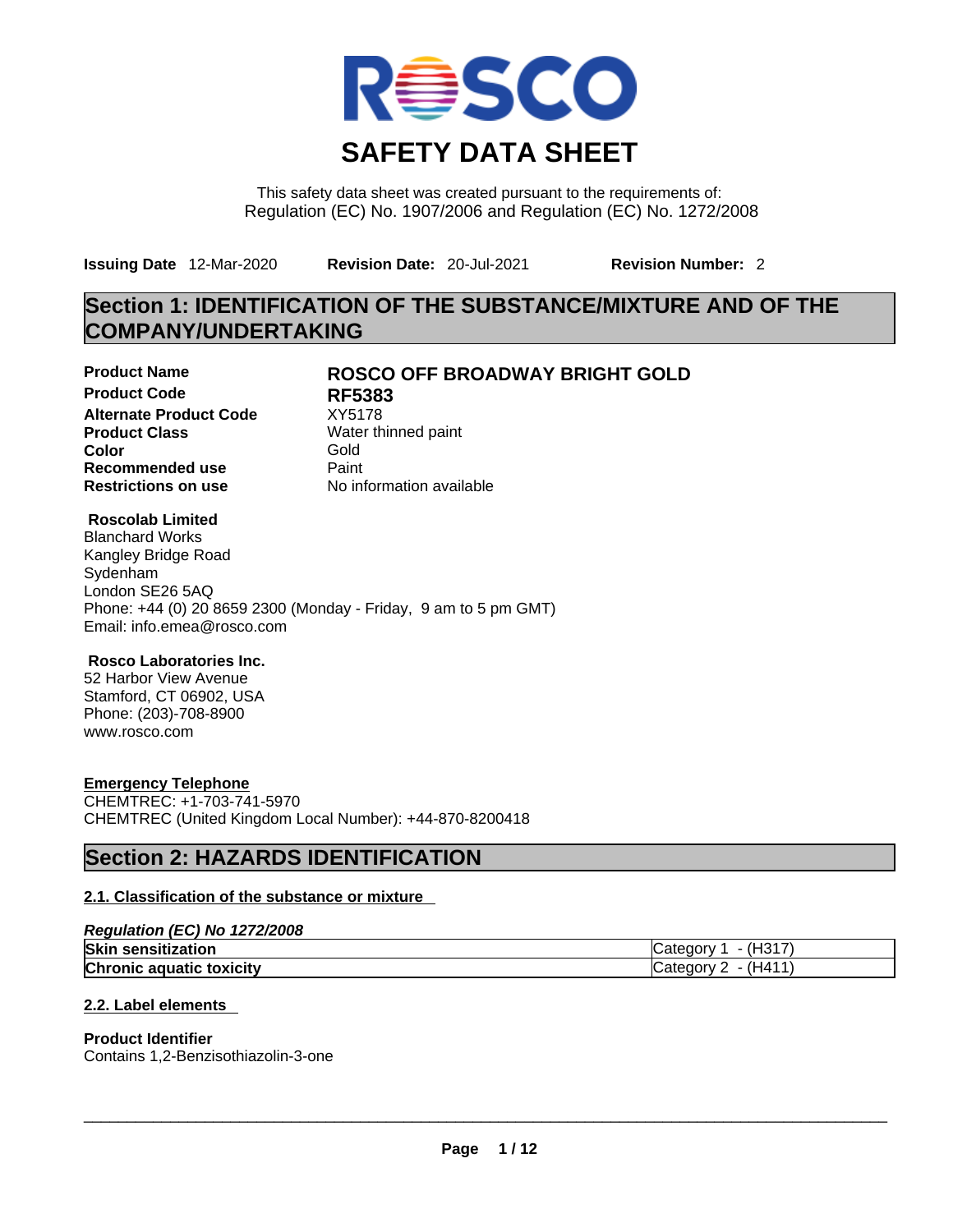

**Signal word** Warning

## **Hazard statements**

H317 - May cause an allergic skin reaction

H411 - Toxic to aquatic life with long lasting effects

## **Precautionary Statements - EU (§28, 1272/2008)**

P101 - If medical advice is needed, have product container or label at hand

P102 - Keep out of reach of children

P273 - Avoid release to the environment

- P280 Wear protective gloves
- P321 Specific treatment (see supplemental first aid instructions on this label)
- P391 Collect spillage

P501 - Dispose of contents/ container to an approved waste disposal plant

## **2.3. Other hazards**

**General Hazards No information available** 

# **Section 3: COMPOSITION/INFORMATION ON INGREDIENTS**

## **3.1 Substances**

Not applicable

# **3.2 Mixtures**

| <b>Chemical name</b>       | <b>EINECS/ELINCS No.</b> | <b>CAS No.</b> | Weight-%       | <b>Classification</b><br>according to<br><b>Regulation (EC) No.</b><br>1272/2008 [CLP]                                            | <b>REACH registration</b><br>number |
|----------------------------|--------------------------|----------------|----------------|-----------------------------------------------------------------------------------------------------------------------------------|-------------------------------------|
| Copper                     | 231-159-6                | 7440-50-8      | $>= 5 - 10$    | Not available                                                                                                                     | Not available                       |
| Propylene glycol           | 200-338-0                | $57 - 55 - 6$  | $>=1 - 5$      | Not available                                                                                                                     | l01-2119456809-23-02<br>24          |
| Zinc                       | 231-175-3                | 7440-66-6      | $>=1 - 5$      | Aquatic Acute 1<br>(H400)<br>Aquatic Chronic 1<br>(H410)<br>Pyr. Sol. 1 (H250)<br>Water-react. 1 (H260)                           | Not available                       |
| 2-Butoxyethanol            | 203-905-0                | 111-76-2       | $>=1 - 5$      | Acute Tox. 4 (H302)<br>Acute Tox. 4 (H312)<br>Skin Irrit. 2 (H315)<br>Eye Irr 2 (H319)<br>Acute Tox. 4 (H332)<br>STOT SE 3 (H335) | Not available                       |
| 1,2-Benzisothiazolin-3-one | 220-120-9                | 2634-33-5      | $>=0.05 - 0.1$ | Acute Tox 4 (H302)<br>Acute Tox 2 (H330)<br>Skin Irrit. 2 (H315)<br>Eye Dam. 1 (H318)                                             | Not available                       |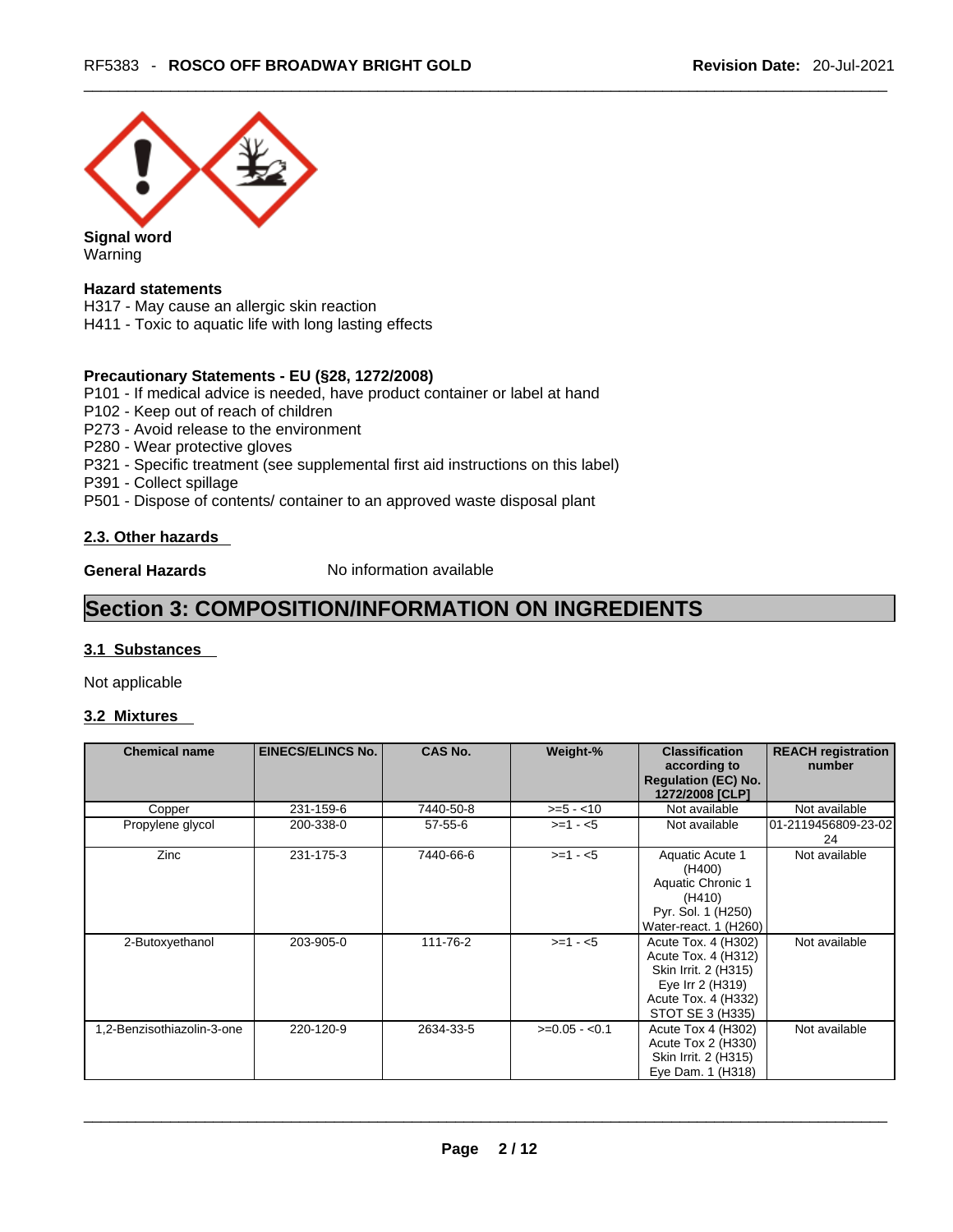|  |  | Skin Sens. 1 (H317)<br>Aquatic Acute 1 |  |
|--|--|----------------------------------------|--|
|  |  | (H400)                                 |  |
|  |  | Aquatic Chronic 2                      |  |
|  |  | (H411)                                 |  |

*Full text of H- and EUH-phrases: see section 16* 

# **Section 4: FIRST AID MEASURES**

**4.1. Description of first aid measures** 

| Description of first aid measures |                                                                                                          |
|-----------------------------------|----------------------------------------------------------------------------------------------------------|
| <b>General Advice</b>             | No hazards which require special first aid measures.                                                     |
| <b>Eye Contact</b>                | Rinse thoroughly with plenty of water for at least 15<br>minutes and consult a physician.                |
| <b>Skin Contact</b>               | Wash off immediately with soap and plenty of water while<br>removing all contaminated clothes and shoes. |
| <b>Inhalation</b>                 | Move to fresh air. If symptoms persist, call a physician.                                                |
| Ingestion                         | Clean mouth with water and afterwards drink plenty of<br>water. Consult a physician if necessary.        |

**4.2. Most important symptoms and effects, both acute and delayed**

**Most Important Symptoms/Effects** May cause allergic skin reaction.

**4.3. Indication of any immediate medical attention and special treatment needed** 

**Notes To Physician Treat symptomatically.** 

# **Section 5: FIRE FIGHTING MEASURES**

**5.1. Extinguishing media Suitable Extinguishing Media** Media Use extinguishing measures that are appropriate to local circumstances and the surrounding environment. **Unsuitable Extinguishing Media** Noinformation available. **5.2. Special hazards arising from the substance or mixture Specific Hazards Arising From The Chemical** Closed containers may rupture ifexposed to fire or extreme heat. **Sensitivity to static discharge** No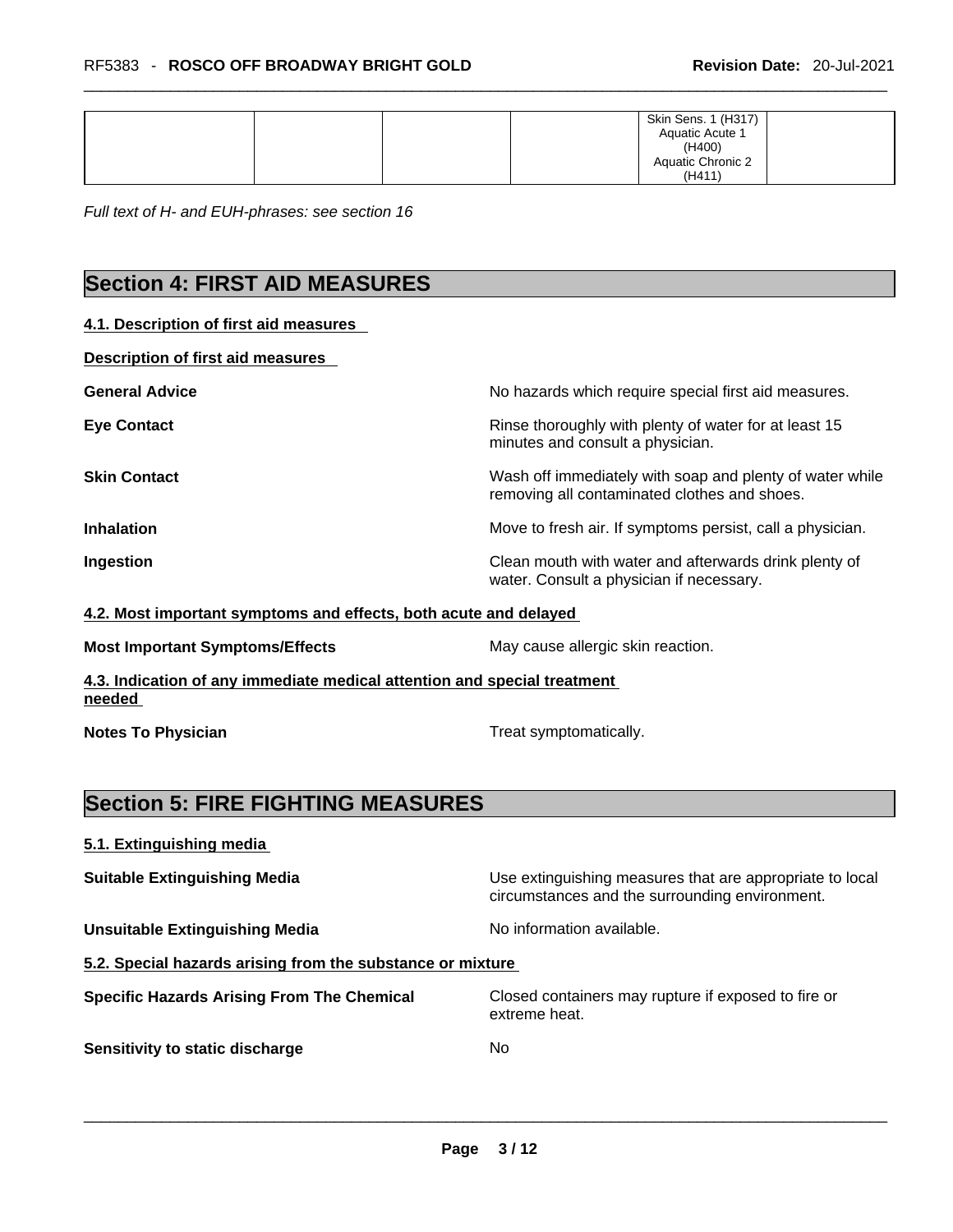| <b>Sensitivity to mechanical impact</b>                                                                      | No                                                                                                                                                                               |
|--------------------------------------------------------------------------------------------------------------|----------------------------------------------------------------------------------------------------------------------------------------------------------------------------------|
| 5.3. Advice for firefighters                                                                                 |                                                                                                                                                                                  |
| Protective equipment and precautions for firefighters Wear self-contained breathing apparatus and protective | suit.                                                                                                                                                                            |
| <b>Section 6: ACCIDENTAL RELEASE MEASURES</b>                                                                |                                                                                                                                                                                  |
| 6.1. Personal precautions, protective equipment and emergency procedures                                     |                                                                                                                                                                                  |
| <b>Personal Precautions</b>                                                                                  | Avoid contact with skin, eyes and clothing. Ensure<br>adequate ventilation.                                                                                                      |
| <b>Other Information</b>                                                                                     | Observe all relevant local and international regulations.                                                                                                                        |
| <b>6.2. Environmental precautions</b>                                                                        |                                                                                                                                                                                  |
| <b>Environmental precautions</b>                                                                             | Prevent spreading of vapors through sewers, ventilation<br>systems and confined areas.                                                                                           |
| 6.3. Methods and material for containment and cleaning up                                                    |                                                                                                                                                                                  |
| <b>Methods for Containment</b>                                                                               | Absorb with inert material and place in suitable container<br>for disposal.                                                                                                      |
| <b>Methods for Cleaning Up</b>                                                                               | Clean contaminated surface thoroughly.                                                                                                                                           |
| 6.4. Reference to other sections                                                                             |                                                                                                                                                                                  |
| <b>Other information</b>                                                                                     | See Section 12 for additional information.                                                                                                                                       |
| <b>Section 7: HANDLING AND STORAGE</b>                                                                       |                                                                                                                                                                                  |
| 7.1. Precautions for safe handling                                                                           |                                                                                                                                                                                  |
| <b>Handling</b>                                                                                              | Avoid contact with skin, eyes and clothing. Avoid breathing<br>vapors, spray mists or sanding dust. In case of insufficient<br>ventilation, wear suitable respiratory equipment. |
| <b>Hygiene Measures</b>                                                                                      | Wash thoroughly after handling.                                                                                                                                                  |
| 7.2. Conditions for safe storage, including any incompatibilities                                            |                                                                                                                                                                                  |
| <b>Storage</b>                                                                                               | Keep container tightly closed. Keep out of the reach of<br>children.                                                                                                             |
| 7.3. Specific end use(s)                                                                                     |                                                                                                                                                                                  |
| <b>Specific Uses</b>                                                                                         | Architectural coating. Apply as directed. Refer to product<br>label / literature for specific instructions.                                                                      |
|                                                                                                              | Not Applicable.                                                                                                                                                                  |

# **Page 4 / 12**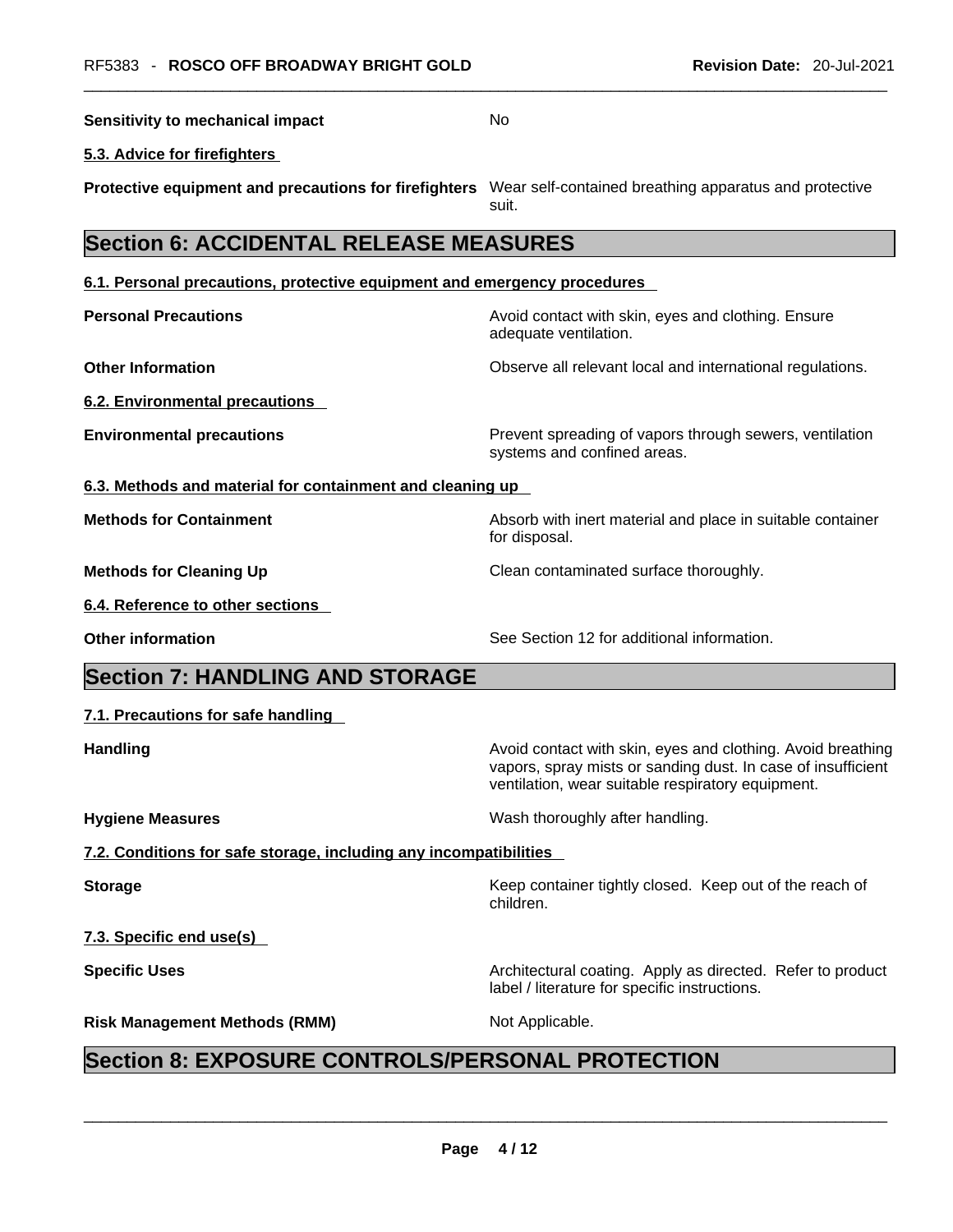# **8.1. Control parameters**

| <b>Chemical name</b>        | <b>European Union</b>       | <b>Belgium</b>              | <b>Bulgaria</b>             |                             |                           | <b>Cyprus</b>               | France                                                                                                       | Ireland                      |
|-----------------------------|-----------------------------|-----------------------------|-----------------------------|-----------------------------|---------------------------|-----------------------------|--------------------------------------------------------------------------------------------------------------|------------------------------|
| Copper                      |                             | TWA: 0.2 mg/m <sup>3</sup>  | TWA: 0.1 mg/m <sup>3</sup>  |                             |                           |                             | TWA: 0.2 mg/m <sup>3</sup>                                                                                   | TWA: 0.2 mg/m <sup>3</sup>   |
| 7440-50-8                   |                             | TWA: $1 \text{ mg/m}^3$     | TWA: 1.0 mg/m <sup>3</sup>  |                             |                           |                             | TWA: 1 $mg/m3$                                                                                               | TWA: $1 \text{ mg/m}^3$      |
|                             |                             |                             |                             |                             |                           |                             | STEL: 2 mg/m <sup>3</sup>                                                                                    | STEL: 2 mg/m <sup>3</sup>    |
|                             |                             |                             |                             |                             |                           |                             |                                                                                                              | STEL: 0.6 mg/m <sup>3</sup>  |
| Propylene glycol            |                             |                             |                             |                             |                           |                             |                                                                                                              | TWA: 10 mg/m <sup>3</sup>    |
| $57 - 55 - 6$               |                             |                             |                             |                             |                           |                             |                                                                                                              | TWA: 150 ppm                 |
|                             |                             |                             |                             |                             |                           |                             |                                                                                                              | TWA: 470 mg/m <sup>3</sup>   |
|                             |                             |                             |                             |                             |                           |                             |                                                                                                              | STEL: 1410 mg/m <sup>3</sup> |
|                             |                             |                             |                             |                             |                           |                             |                                                                                                              |                              |
|                             |                             |                             |                             |                             |                           |                             |                                                                                                              | STEL: 30 mg/m <sup>3</sup>   |
|                             |                             |                             |                             |                             |                           |                             |                                                                                                              | STEL: 450 ppm                |
| 2-Butoxyethanol             | TWA: 20 ppm                 | STEL: 50 ppm                | TWA: 20 ppm                 |                             |                           | TWA: 20 ppm                 | TWA: 10 ppm                                                                                                  | TWA: 20 ppm                  |
| 111-76-2                    | TWA: 98 mg/m <sup>3</sup>   | STEL: 246 mg/m <sup>3</sup> | TWA: 98 mg/m <sup>3</sup>   |                             |                           | TWA: 98 mg/m <sup>3</sup>   | TWA: 49 mg/m <sup>3</sup>                                                                                    | TWA: 98 mg/m <sup>3</sup>    |
|                             | STEL: 50 ppm                | TWA: 20 ppm                 | STEL: 50 ppm                |                             |                           | STEL: 50 ppm                | STEL: 50 ppm                                                                                                 | STEL: 50 ppm                 |
|                             | STEL: 246 mg/m <sup>3</sup> | TWA: 98 mg/m <sup>3</sup>   | STEL: 246 mg/m <sup>3</sup> |                             |                           | STEL: 246 mg/m <sup>3</sup> | STEL: 246 mg/m <sup>3</sup>                                                                                  | STEL: 246 mg/m <sup>3</sup>  |
|                             |                             | skin                        | $S^*$                       |                             |                           | $S^*$                       |                                                                                                              | Sk*                          |
| <b>Chemical name</b>        | Germany                     | <b>Greece</b>               | <b>Hungary</b>              |                             |                           | Iceland                     | <b>Italy</b>                                                                                                 | Latvia                       |
| Copper                      |                             | TWA: 0.2 mg/m <sup>3</sup>  | STEL: 4 mg/m <sup>3</sup>   |                             |                           | 1.0 mg/m <sup>3</sup> TWA   |                                                                                                              | TWA: 0.5 mg/m <sup>3</sup>   |
| 7440-50-8                   |                             | TWA: $1 \text{ mg/m}^3$     | STEL: 0.4 mg/m <sup>3</sup> |                             |                           | $0.1$ mg/m <sup>3</sup> TWA |                                                                                                              | STEL: 1 mg/m <sup>3</sup>    |
|                             |                             | STEL: 2 mg/m <sup>3</sup>   | TWA: 1 $mg/m3$              |                             |                           |                             |                                                                                                              |                              |
|                             |                             |                             | TWA: 0.1 mg/m <sup>3</sup>  |                             |                           |                             |                                                                                                              |                              |
|                             |                             |                             |                             |                             |                           |                             |                                                                                                              |                              |
| Propylene glycol<br>57-55-6 |                             |                             |                             |                             |                           |                             |                                                                                                              | TWA: $7 \text{ mg/m}^3$      |
| 2-Butoxyethanol             | TWA: 10 ppm                 | TWA: 25 ppm                 | STEL: 246 mg/m <sup>3</sup> |                             |                           | 20 ppm TWA                  | TWA: 20 ppm                                                                                                  | TWA: 20 ppm                  |
| 111-76-2                    | TWA: 49 mg/m <sup>3</sup>   | TWA: 120 mg/m <sup>3</sup>  | TWA: 98 mg/m <sup>3</sup>   |                             |                           | 100 mg/m <sup>3</sup> TWA   | TWA: 98 mg/m <sup>3</sup>                                                                                    | TWA: 98 mg/m <sup>3</sup>    |
|                             | $H^*$                       | $S^*$                       | potential for               |                             |                           | 25 ppm TWA                  | STEL: 50 ppm                                                                                                 | STEL: 50 ppm                 |
|                             |                             |                             | cutaneous                   |                             |                           | 50 ppm STEL                 | STEL: 246 mg/m <sup>3</sup>                                                                                  | STEL: 246 mg/m <sup>3</sup>  |
|                             |                             |                             | absorption                  |                             |                           | 246 mg/m <sup>3</sup> STEL  | pelle*                                                                                                       | $S^*$                        |
|                             |                             |                             |                             |                             |                           | <b>Skin</b>                 |                                                                                                              |                              |
| <b>Chemical name</b>        | Lithuania                   | <b>Netherlands</b>          | <b>Poland</b>               |                             | Romania                   | Spain                       | <b>Sweden</b>                                                                                                | <b>United</b>                |
|                             |                             |                             |                             |                             |                           |                             |                                                                                                              | <b>Kingdom</b>               |
|                             |                             |                             |                             |                             |                           |                             |                                                                                                              |                              |
| Copper                      | TWA: $1 \text{ mg/m}^3$     | TWA: 0.1 mg/m <sup>3</sup>  |                             |                             |                           |                             | TWA: 0.2 mg/m <sup>3</sup> TWA: 0.5 mg/m <sup>3</sup> TWA: 0.1 mg/m <sup>3</sup> TLV: 0.01 mg/m <sup>3</sup> | TWA: $1 \text{ mg/m}^3$      |
| 7440-50-8                   | TWA: 0.2 mg/m <sup>3</sup>  |                             |                             | STEL: 0.2 mg/m <sup>3</sup> |                           |                             |                                                                                                              | TWA: 0.2 mg/m <sup>3</sup>   |
|                             |                             |                             |                             | STEL: 1.5 mg/m <sup>3</sup> |                           |                             |                                                                                                              | STEL: 0.6 mg/m <sup>3</sup>  |
|                             |                             |                             |                             |                             |                           |                             |                                                                                                              | STEL: 2 mg/m <sup>3</sup>    |
| Propylene glycol            | TWA: $7 \text{ mg/m}^3$     | $\blacksquare$              | TWA: 100 mg/m <sup>3</sup>  |                             | $\mathbf{r}$              | $\sim$                      | $\sim$                                                                                                       | TWA: 150 ppm                 |
| $57 - 55 - 6$               |                             |                             |                             |                             |                           |                             |                                                                                                              | TWA: 474 mg/m <sup>3</sup>   |
|                             |                             |                             |                             |                             |                           |                             |                                                                                                              | TWA: 10 mg/m <sup>3</sup>    |
|                             |                             |                             |                             |                             |                           |                             |                                                                                                              | STEL: 450 ppm                |
|                             |                             |                             |                             |                             |                           |                             |                                                                                                              | <b>STEL: 1422</b>            |
|                             |                             |                             |                             |                             |                           |                             |                                                                                                              | mg/m <sup>3</sup>            |
|                             |                             |                             |                             |                             |                           |                             |                                                                                                              | STEL: 30 mg/m <sup>3</sup>   |
| 2-Butoxyethanol             | TWA: 10 ppm                 | TWA: 100 mg/m <sup>3</sup>  | <b>STEL: 200</b>            | TWA: 20 ppm                 |                           | TWA: 20 ppm                 | TLV: 10 ppm                                                                                                  | TWA: 25 ppm                  |
| 111-76-2                    |                             | <b>STEL: 246</b>            | mq/m <sup>3</sup>           |                             | TWA: 98 mg/m <sup>3</sup> | TWA: 98 mg/m <sup>3</sup>   | TLV: 50 mg/m <sup>3</sup>                                                                                    | TWA: 123 mg/m <sup>3</sup>   |
|                             | TWA: 50 mg/m <sup>3</sup>   |                             |                             |                             |                           |                             |                                                                                                              |                              |
|                             | STEL: 20 ppm                | mg/m <sup>3</sup>           | TWA: 98 mg/m <sup>3</sup>   |                             | STEL: 50 ppm              | STEL: 50 ppm                | STEL: 50 ppm                                                                                                 | STEL: 50 ppm                 |
|                             | <b>STEL: 100</b>            | $H^*$                       |                             |                             | <b>STEL: 246</b>          | <b>STEL: 245</b>            | <b>STEL: 246</b>                                                                                             | <b>STEL: 246</b>             |
|                             | mg/m <sup>3</sup>           |                             |                             |                             | mg/m <sup>3</sup>         | mq/m <sup>3</sup>           | mq/m <sup>3</sup>                                                                                            | mq/m <sup>3</sup>            |
|                             | $\bar{S}^*$                 |                             |                             |                             | $S^*$                     | vía dérmica*                | skin                                                                                                         | Sk*                          |

# **8.2. Exposure controls**

**Occupational exposure controls** 

**Personal Protective Equipment** 

**Engineering Measures Ensure 2018** Ensure adequate ventilation, especially in confined areas.

**Respiratory Protection In case of insufficient ventilation wear suitable respiratory** equipment.

**Eye Protection** Safety glasses with side-shields. \_\_\_\_\_\_\_\_\_\_\_\_\_\_\_\_\_\_\_\_\_\_\_\_\_\_\_\_\_\_\_\_\_\_\_\_\_\_\_\_\_\_\_\_\_\_\_\_\_\_\_\_\_\_\_\_\_\_\_\_\_\_\_\_\_\_\_\_\_\_\_\_\_\_\_\_\_\_\_\_\_\_\_\_\_\_\_\_\_\_\_\_\_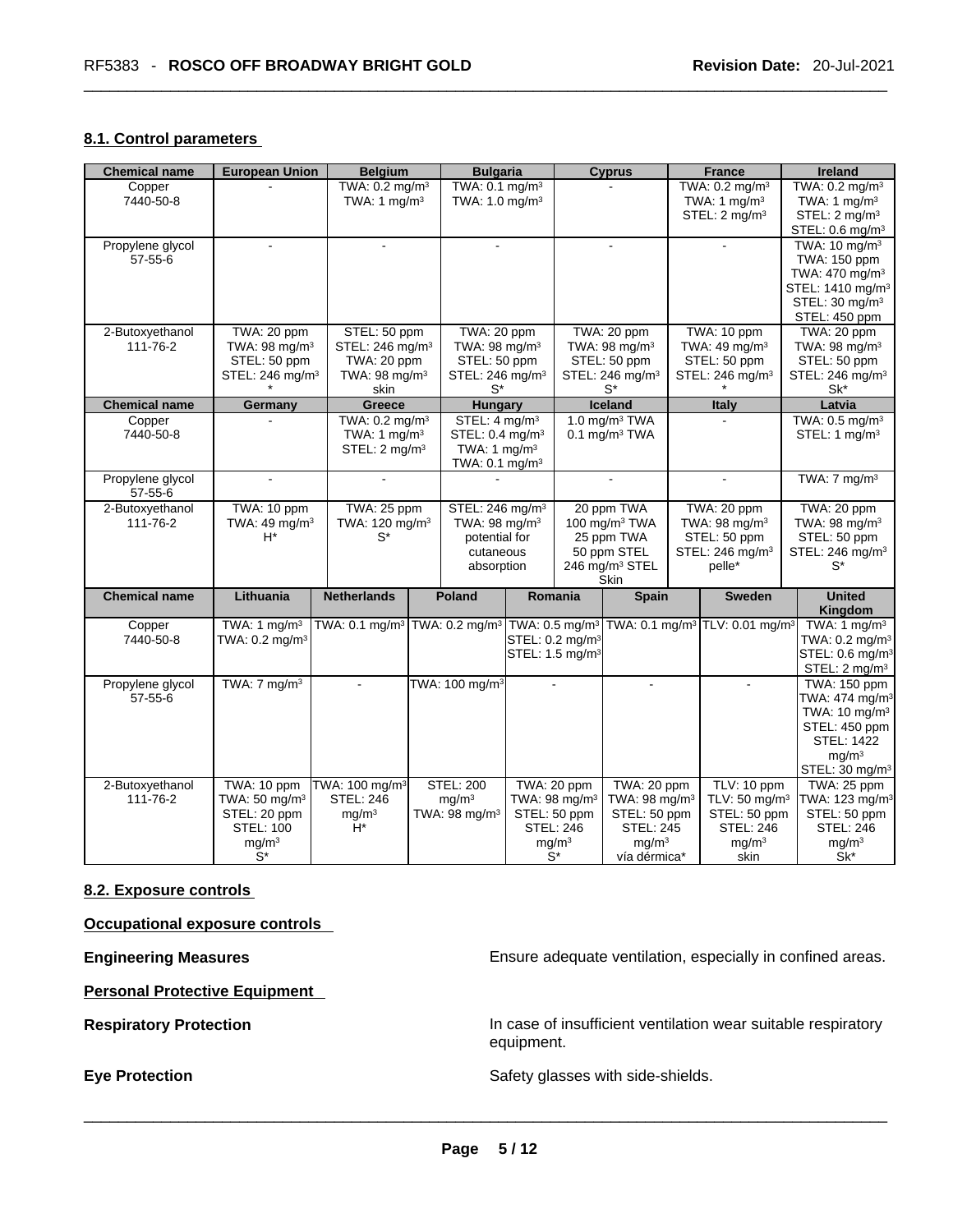**Skin Protection Contract Contract Extending Lightweight protective clothing.** 

Hand protection **Impervious gloves**.

**Hygiene Measures Avoid contact with skin, eyes and clothing. Remove and Avoid contact with skin, eyes and clothing. Remove and Avoid contact with skin, eyes and clothing. Remove and** wash contaminated clothing before re-use. Wash thoroughly after handling.

# **Section 9: PHYSICAL AND CHEMICAL PROPERTIES**

#### **9.1. Information on basic physical and chemical properties**

| Appearance                           | liquid                   |                        |
|--------------------------------------|--------------------------|------------------------|
| Odor                                 | little or no odor        |                        |
| <b>Odor Threshold</b>                | No information available |                        |
| <b>Property</b>                      | <b>Values</b>            | <b>Remarks/ Method</b> |
| Density (g/L)                        | 1114 - 1162              | None known             |
| <b>Relative Density</b>              | $1.11 - 1.16$            |                        |
| pH                                   | No information available | None known             |
| <b>Viscosity (cps)</b>               | No information available | None known             |
| Solubility(ies)                      | No information available | None known             |
| <b>Water solubility</b>              | No information available | None known             |
| <b>Evaporation Rate</b>              | No information available | None known             |
| Vapor pressure                       | No information available | None known             |
| Vapor density                        | No information available | None known             |
| Wt. % Solids                         | $30 - 40$                | None known             |
| Vol. % Solids                        | $20 - 30$                | None known             |
| Wt. % Volatiles                      | $60 - 70$                | None known             |
| Vol. % Volatiles                     | $70 - 80$                | None known             |
| <b>Boiling Point (°C)</b>            | 100                      | None known             |
| <b>Freezing Point (°C)</b>           | 0                        | None known             |
| <b>Melting Point (°C)</b>            | No information available | None known             |
| <b>Pour Point</b>                    | No information available | None known             |
| Flash Point (°C)                     | Not applicable           | None known             |
| <b>Flammability (solid, gas)</b>     | No information available | None known             |
| <b>Upper flammability limit:</b>     | No information available | None known             |
| Lower flammability limit:            | No information available | None known             |
| <b>Autoignition Temperature (°C)</b> | No information available | None known             |
| Decomposition Temperature (°C)       | No information available | None known             |
| <b>Partition coefficient</b>         | No information available | None known             |
| <b>Explosive properties</b>          | No information available | None known             |
| <b>Oxidizing Properties</b>          | No information available | None known             |
|                                      |                          |                        |

# **Section 10: STABILITY AND REACTIVITY**

**10.1. Reactivity Reactivity Not Applicable.** 

**10.2. Chemical stability** 

**Chemical Stability Chemical Stability** Stable under normal conditions.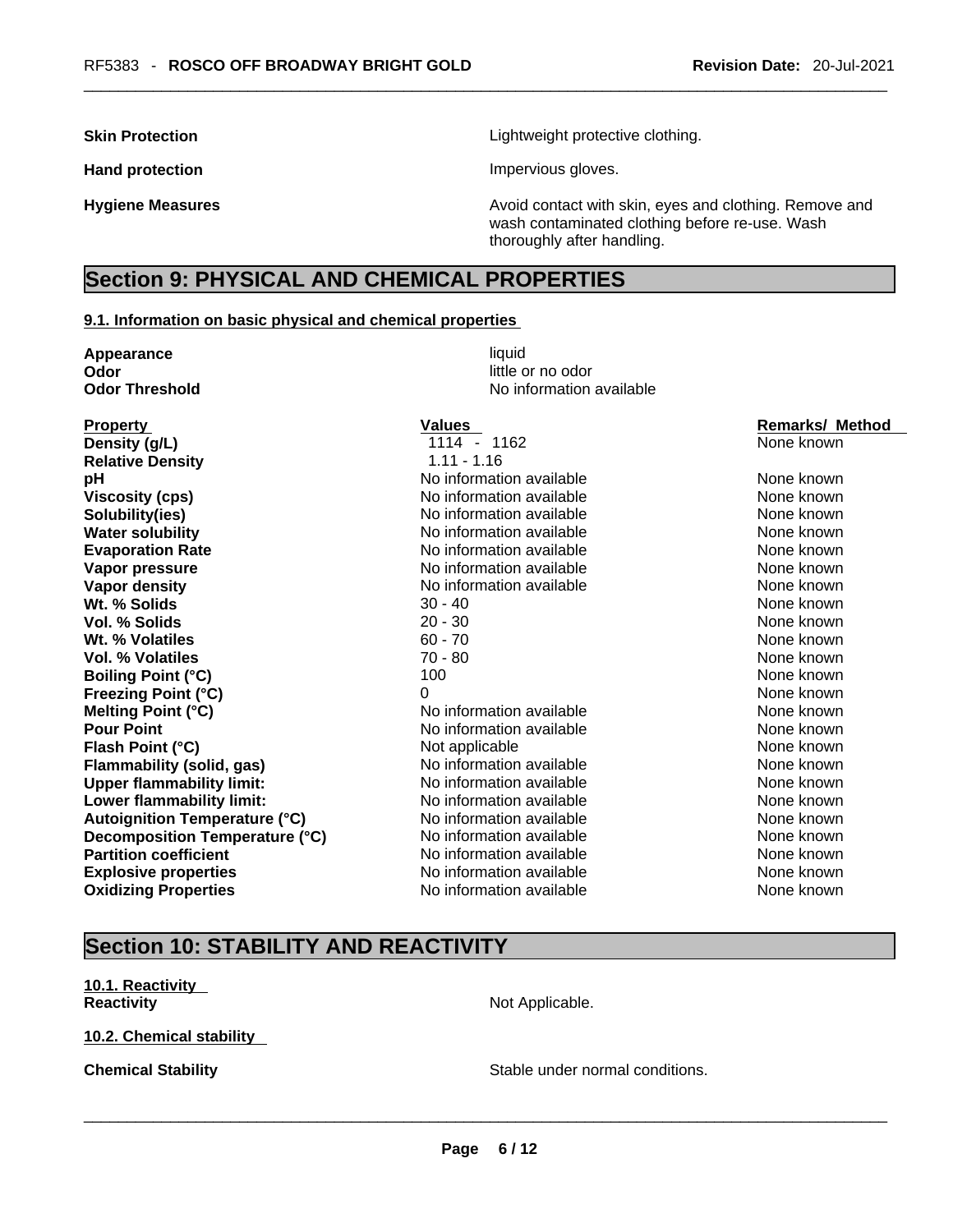#### **10.3. Possibility of hazardous reactions**

| Possibility of hazardous reactions           | None under normal conditions of use.     |
|----------------------------------------------|------------------------------------------|
| 10.4. Conditions to avoid                    |                                          |
| <b>Conditions to avoid</b>                   | Prevent from freezing.                   |
| 10.5. Incompatible materials                 |                                          |
| <b>Incompatible Materials</b>                | No materials to be especially mentioned. |
| 10.6. Hazardous decomposition products       |                                          |
| <b>Hazardous Decomposition Products</b>      | None under normal conditions of use.     |
| <b>Section 11: TOXICOLOGICAL INFORMATION</b> |                                          |

# **11.1. Information on toxicological effects**

**Product Information**

| <b>Inhalation</b>   | There is no data available for this product.                                                 |
|---------------------|----------------------------------------------------------------------------------------------|
| Eye contact         | There is no data available for this product.                                                 |
| <b>Skin contact</b> | Repeated or prolonged skin contact may cause allergic<br>reactions with susceptible persons. |
| Ingestion           | There is no data available for this product.                                                 |
|                     |                                                                                              |

# **Acute Toxicity**

**The following values are calculated based on chapter 3.1 of the GHS document**

| ATEmix (dermal)                  | 82,321.70 mg/kg |
|----------------------------------|-----------------|
| <b>ATEmix (inhalation-vapor)</b> | 823.20 mg/l     |

# **Component Information**

| <b>Chemical name</b>                    | Oral LD50            | Dermal LD50              | <b>Inhalation LC50</b> |
|-----------------------------------------|----------------------|--------------------------|------------------------|
| Propylene glycol<br>57-55-6             | $= 20$ g/kg (Rat)    | $= 20800$ mg/kg (Rabbit) |                        |
| <b>Zinc</b><br>7440-66-6                | $= 630$ mg/kg (Rat)  |                          |                        |
| 2-Butoxyethanol<br>111-76-2             | $= 1300$ mg/kg (Rat) | $>$ 2000 mg/kg (Rabbit)  | $>$ 4.9 mg/L (Rat) 3H  |
| 1,2-Benzisothiazolin-3-one<br>2634-33-5 | $= 1020$ mg/kg (Rat) |                          |                        |

**Skin corrosion/irritation No information available.** 

**Eye damage/irritation No information available.** 

**Sensitization** May cause an allergic skin reaction. \_\_\_\_\_\_\_\_\_\_\_\_\_\_\_\_\_\_\_\_\_\_\_\_\_\_\_\_\_\_\_\_\_\_\_\_\_\_\_\_\_\_\_\_\_\_\_\_\_\_\_\_\_\_\_\_\_\_\_\_\_\_\_\_\_\_\_\_\_\_\_\_\_\_\_\_\_\_\_\_\_\_\_\_\_\_\_\_\_\_\_\_\_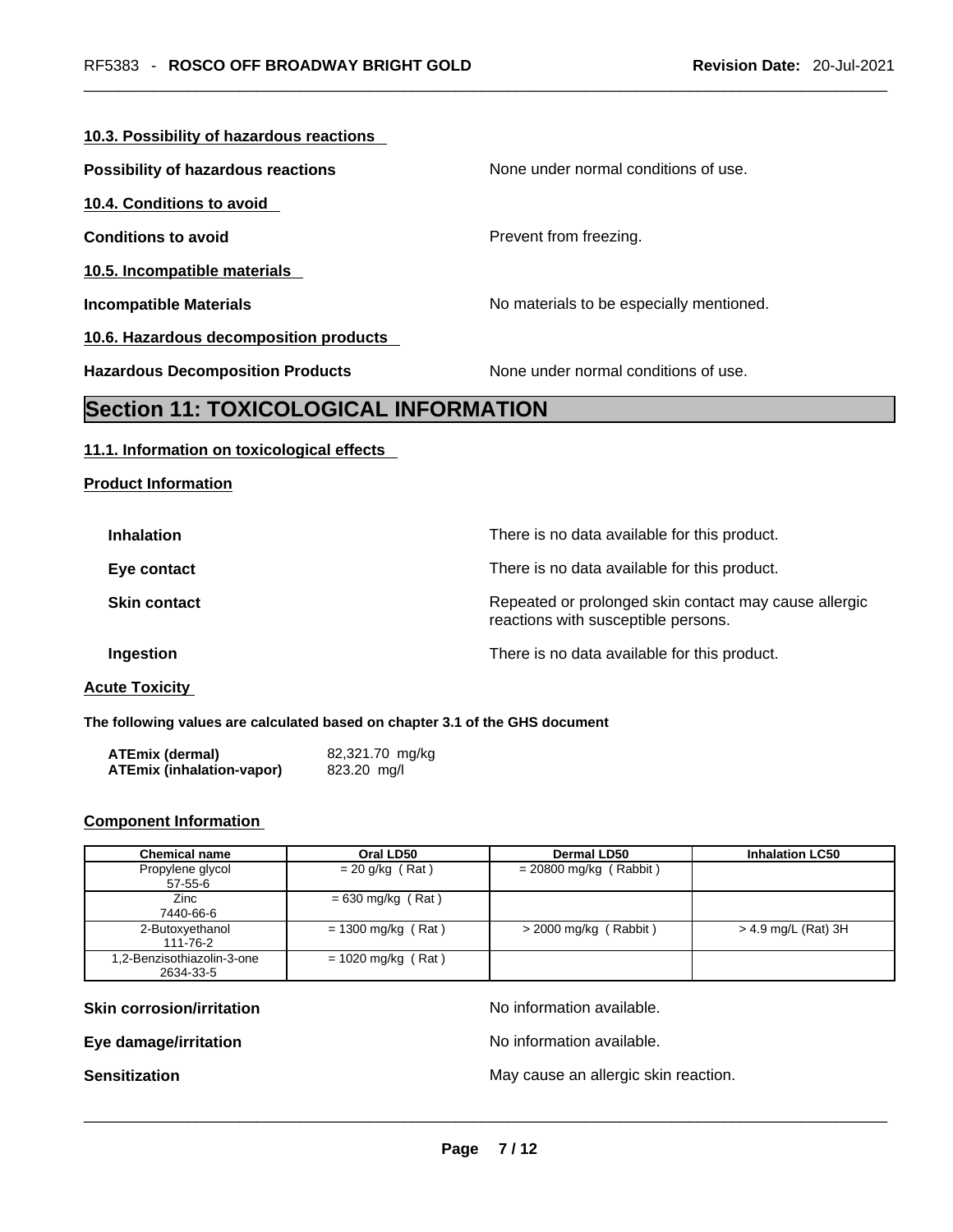# **Mutagenic Effects Mutagenic Effects No information available.**

#### **Carcinogenic effects**

No ingredient of this product present at levels greater than or equal to 0.1% is identified as probable, possible or confirmed human carcinogen by IARC.

| <b>Reproductive Effects</b>     | No information available. |
|---------------------------------|---------------------------|
| <b>Developmental Effects</b>    | No information available. |
| <b>STOT - single exposure</b>   | No information available. |
| <b>STOT - repeated exposure</b> | No information available. |
| <b>Neurological Effects</b>     | No information available. |
| <b>Target organ effects</b>     | No information available. |
| <b>Symptoms</b>                 | No information available. |
| <b>Aspiration Hazard</b>        | No information available. |

# **Section 12: ECOLOGICAL INFORMATION**

# **12.1. Toxicity**

Toxic to aquatic life with long lasting effects

| <b>Chemical name</b>              | Algae/aquatic plants                                                                                                                     | <b>Fish</b>                                                                                                                                                                                                                                                                                                                                                                                       | Crustacea                                               |
|-----------------------------------|------------------------------------------------------------------------------------------------------------------------------------------|---------------------------------------------------------------------------------------------------------------------------------------------------------------------------------------------------------------------------------------------------------------------------------------------------------------------------------------------------------------------------------------------------|---------------------------------------------------------|
| Copper<br>7440-50-8               | EC50: 0.031 - 0.054mg/L (96h,<br>Pseudokirchneriella subcapitata)<br>EC50: 0.0426 - 0.0535mg/L (72h,<br>Pseudokirchneriella subcapitata) | LC50: 0.0068 - 0.0156mg/L (96h,<br>Pimephales promelas) LC50:<br><0.3mg/L (96h, Pimephales<br>promelas) LC50: =0.052mg/L (96h,<br>Oncorhynchus mykiss) LC50:<br>$=0.112$ mg/L (96h, Poecilia<br>reticulata) LC50: =0.2mg/L (96h,<br>Pimephales promelas) LC50:<br>$=0.3$ mg/L (96h, Cyprinus carpio)<br>$LC50: =0.8$ mg/L (96h, Cyprinus<br>carpio) LC50: =1.25mg/L (96h,<br>Lepomis macrochirus) | EC50: = 0.03mg/L (48h, Daphnia<br>magna)                |
| Propylene glycol<br>$57 - 55 - 6$ | EC50: =19000mg/L (96h,<br>Pseudokirchneriella subcapitata)                                                                               | LC50 41 - 47 mL/L Oncorhynchus<br>mykiss (96 h)<br>$LC50 = 710$ mg/L Pimephales<br>promelas (96 h)<br>LC50 = 51600 mg/L Oncorhynchus<br>mykiss (96 h)<br>$LC50 = 51400$ mg/L Pimephales<br>promelas (96 h)                                                                                                                                                                                        | $EC50 > 1000$ mg/L (48 h)<br>$EC50 > 10000$ mg/L (24 h) |
| Zinc<br>7440-66-6                 | EC50: 0.09 - 0.125mg/L (72h,<br>Pseudokirchneriella subcapitata)<br>EC50: 0.11 - 0.271mg/L (96h,<br>Pseudokirchneriella subcapitata)     | LC50: 0.211 - 0.269mg/L (96h,<br>Pimephales promelas) LC50: 2.16 -<br>3.05mg/L (96h, Pimephales<br>promelas) LC50: =0.24mg/L (96h,<br>Oncorhynchus mykiss) LC50:<br>$=0.41$ mg/L (96h, Oncorhynchus<br>mykiss) LC50: =0.45mg/L (96h,                                                                                                                                                              | EC50: 0.139 - 0.908mg/L (48h,<br>Daphnia magna)         |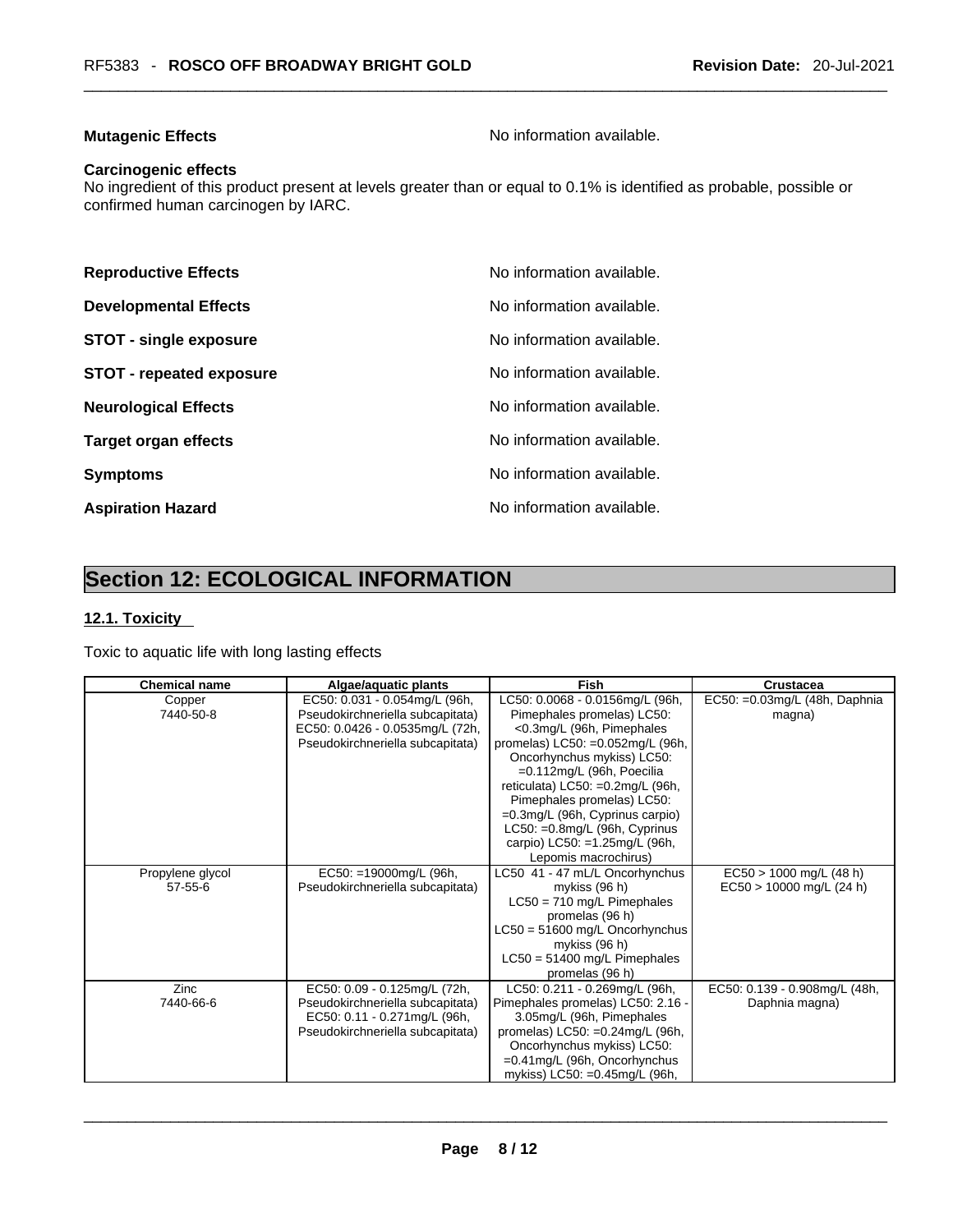|                             | Cyprinus carpio) $LC50: =0.59mg/L$<br>(96h, Oncorhynchus mykiss) LC50:<br>$=$ 2.66mg/L (96h, Pimephales<br>promelas) $LC50: =3.5mg/L$ (96h,<br>Lepomis macrochirus) LC50:<br>$=30$ mg/L (96h, Cyprinus carpio)<br>$LC50: = 7.8$ mg/L (96h, Cyprinus<br>carpio) |
|-----------------------------|----------------------------------------------------------------------------------------------------------------------------------------------------------------------------------------------------------------------------------------------------------------|
| 2-Butoxyethanol<br>111-76-2 | $LC50: = 1490$ mg/L (96h, Lepomis<br>EC50: 1698 - 1940mg/L (24h,<br>macrochirus) LC50: =2950mg/L<br>Daphnia magna) EC50: >1000mg/L<br>(96h, Lepomis macrochirus)<br>(48h, Daphnia magna)                                                                       |

# **12.2. Persistence and degradability**

# **Persistence / Degradability No information available.**

## **12.3. Bioaccumulative potential**

**Bioaccumulation Bioaccumulation There is no data for this product.** 

| <b>Chemical name</b>                    | <b>Partition coefficient</b> |
|-----------------------------------------|------------------------------|
| 2-Butoxyethanol<br>111-76-2             | 0.81                         |
| 1,2-Benzisothiazolin-3-one<br>2634-33-5 | 1.3                          |

#### **12.4. Mobility in soil**

**Mobility in soil Mobility in soil Mobility in soil Mo Mo information available.** 

**Mobility in Environmental Media** Noinformation available.

**12.5. Results of PBT and vPvB assessment** 

# **PBT** and **vPvB** assessment No information available.

| <b>Chemical name</b>       | <b>PBT and vPvB assessment</b>                 |
|----------------------------|------------------------------------------------|
| Copper                     | The substance is not PBT / vPvB PBT assessment |
| 7440-50-8                  | does not apply                                 |
| Propylene glycol           | The substance is not PBT / vPvB PBT assessment |
| $57 - 55 - 6$              | does not apply                                 |
| Zinc<br>7440-66-6          | The substance is not PBT / vPvB PBT assessment |
|                            | does not apply                                 |
| 2-Butoxyethanol            | The substance is not PBT / vPvB                |
| 111-76-2                   |                                                |
| 1,2-Benzisothiazolin-3-one | The substance is not PBT / vPvB                |
| 2634-33-5                  |                                                |

# **12.6. Other adverse effects**

**Other adverse effects No information available No information available** 

# **Section 13: DISPOSAL CONSIDERATIONS**

# **13.1. Waste treatment methods**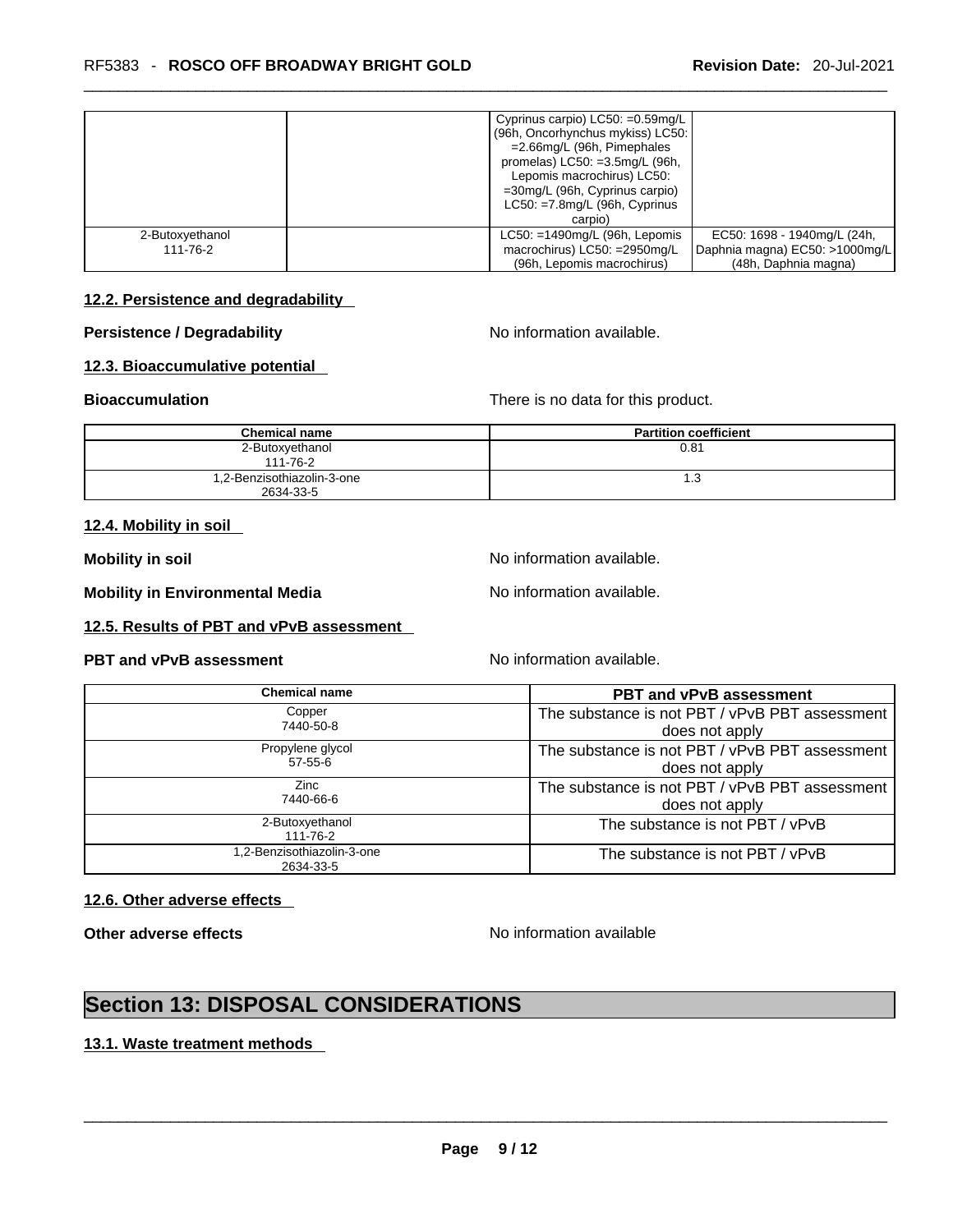**EWC waste disposal No** <br>No information available

**Waste from Residues/Unused Products** Dispose of in accordance with the European Directives on waste and hazardous waste.

**Contaminated Packaging <b>Empty Containers** should be taken for local recycling, recovery or waste disposal.

**Other Information** Maste codes should be assigned by the user based on the USC of the user based on the application for which the product was used.

# **Section 14: TRANSPORT INFORMATION**

| <b>IMDG</b>                       | Not regulated      |
|-----------------------------------|--------------------|
| <b>Transport hazard class(es)</b> | 9                  |
| <b>UN number</b>                  | <b>UN3082</b>      |
| <b>Packing Group</b>              | Ш                  |
| EmS No.                           | F-A, S-F           |
| <b>RID</b>                        | Not regulated      |
| <b>Transport hazard class(es)</b> | 9                  |
| UN-No.                            | <b>UN3082</b>      |
| <b>Packing group</b>              | Ш                  |
| <b>Classification Code</b>        | M <sub>6</sub>     |
| Labels                            | 9                  |
| <b>ADR</b>                        | Not regulated      |
| <b>Transport hazard class(es)</b> | 9                  |
| <b>UN number</b>                  | <b>UN3082</b>      |
| <b>Packing group</b>              | Ш                  |
| <b>Classification Code</b>        | M <sub>6</sub>     |
| Labels                            | 9                  |
| ADN                               | Not regulated      |
| <b>Transport hazard class(es)</b> | 9                  |
| UN-No.                            | <b>UN3082</b>      |
| <b>Packing group</b>              | Ш                  |
| <b>Classification Code</b>        | M <sub>6</sub>     |
| <b>Special Provisions</b>         | 274, 335, 375, 601 |
| Hazard label(s)                   | 9                  |
| <b>Equipment Requirements</b>     | PP                 |
| <b>IATA</b>                       | Not regulated      |
| <b>UN number</b>                  | <b>UN3082</b>      |
| <b>Transport hazard class(es)</b> | 9                  |
| <b>Packing group</b>              | Ш                  |

# **Section 15: REGULATORY INFORMATION**

# **15.1. Safety, health and environmental regulations/legislation specific for the substance or mixture**

**Occupational Illnesses (R-463-3, France)**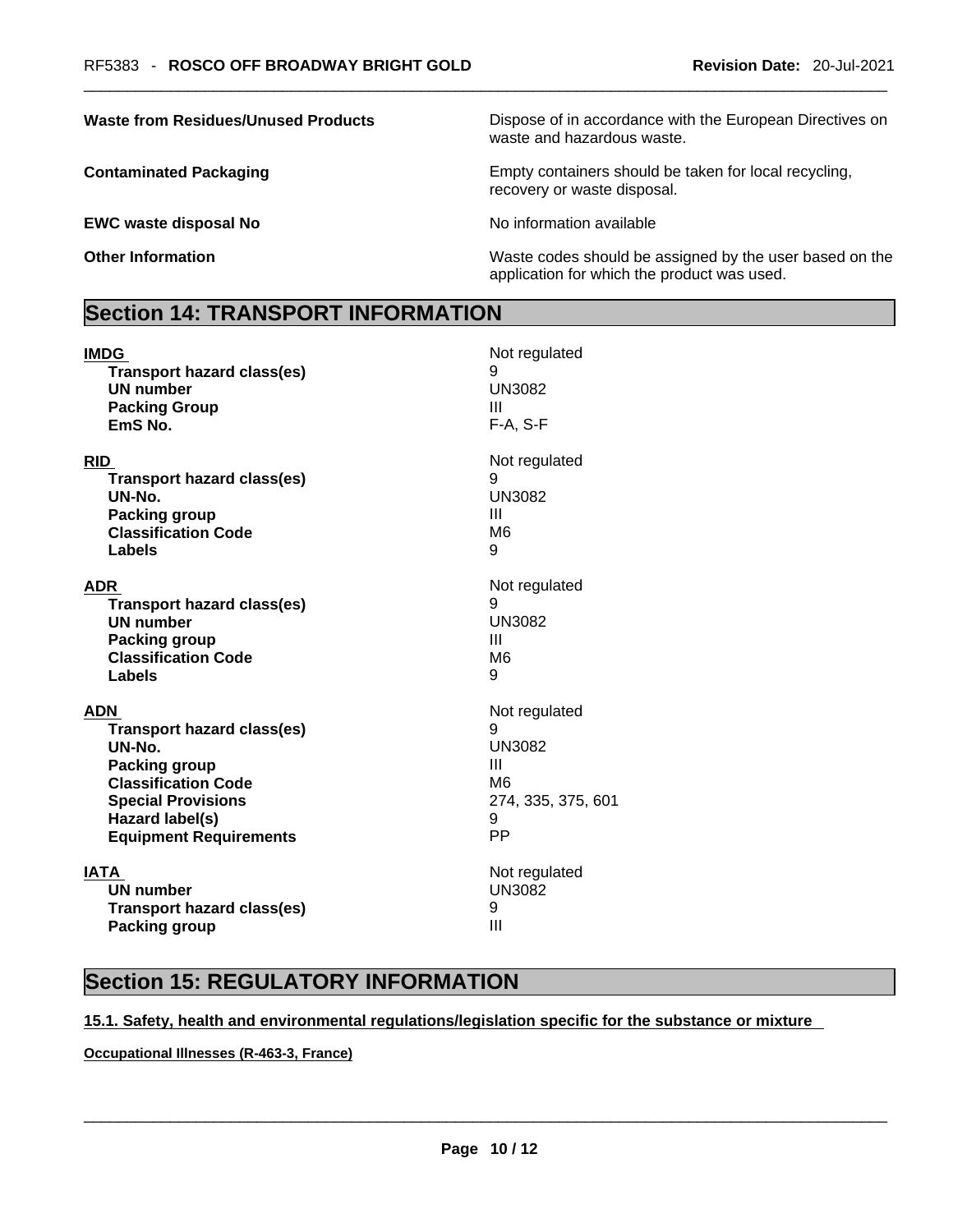| Chemical name                           | French RG number |
|-----------------------------------------|------------------|
| Propylene glycol<br>$57 - 55 - 6$       | <b>RG 84</b>     |
| Zinc<br>7440-66-6                       | <b>RG 61</b>     |
| 2-Butoxyethanol<br>111-76-2             | <b>RG 84</b>     |
| 1,2-Benzisothiazolin-3-one<br>2634-33-5 | RG 65            |

#### **European Union**

Take note of Directive 98/24/EC on the protection of the health and safety of workers from the risks related to chemical agents at work

#### **International Inventories**

| <b>AICS</b>                   | No - Not all of the components are listed. |
|-------------------------------|--------------------------------------------|
| <b>DSL: Canada</b>            | Yes - All components are listed or exempt. |
| <b>EINECS: European Union</b> | No - Not all of the components are listed. |
| <b>ENCS</b>                   | No - Not all of the components are listed. |
| <b>IECSC</b>                  | No - Not all of the components are listed. |
| <b>KECL (Annex 1)</b>         | No - Not all of the components are listed. |
| <b>PICCS</b>                  | No - Not all of the components are listed. |
| <b>TSCA: United States</b>    | Yes - All components are listed or exempt. |

#### **Legend**

**AICS** - Australian Inventory of Chemical Substances

**DSL/NDSL** - Canadian Domestic Substances List/Non-Domestic Substances List

**IECSC** - China Inventory of Existing Chemical Substances

 **EINECS/ELINCS** - European Inventory of Existing Chemical Substances/European List of Notified Chemical Substances

**ENCS** - Japan Existing and New Chemical Substances

**KECL** - Korean Existing and Evaluated Chemical Substances

**PICCS** - Philippines Inventory of Chemicals and Chemical Substances

**TSCA** - United States Toxic Substances Control Act Section 8(b) Inventory

## **15.2. Chemical safety assessment**

**Chemical Safety Report Chemical Safety Report No information available** 

# **Section 16: OTHER INFORMATION**

## **Full text of H-Statements referred to under section 3**

H250 - Catches fire spontaneously if exposed to air

H260 - In contact with water releases flammable gases which may ignite spontaneously

H302 - Harmful if swallowed

H312 - Harmful in contact with skin

- H315 Causes skin irritation
- H317 May cause an allergic skin reaction
- H318 Causes serious eye damage
- H319 Causes serious eye irritation
- H330 Fatal if inhaled
- H332 Harmful if inhaled
- H335 May cause respiratory irritation
- H400 Very toxic to aquatic life

H410 - Very toxic to aquatic life with long lasting effects